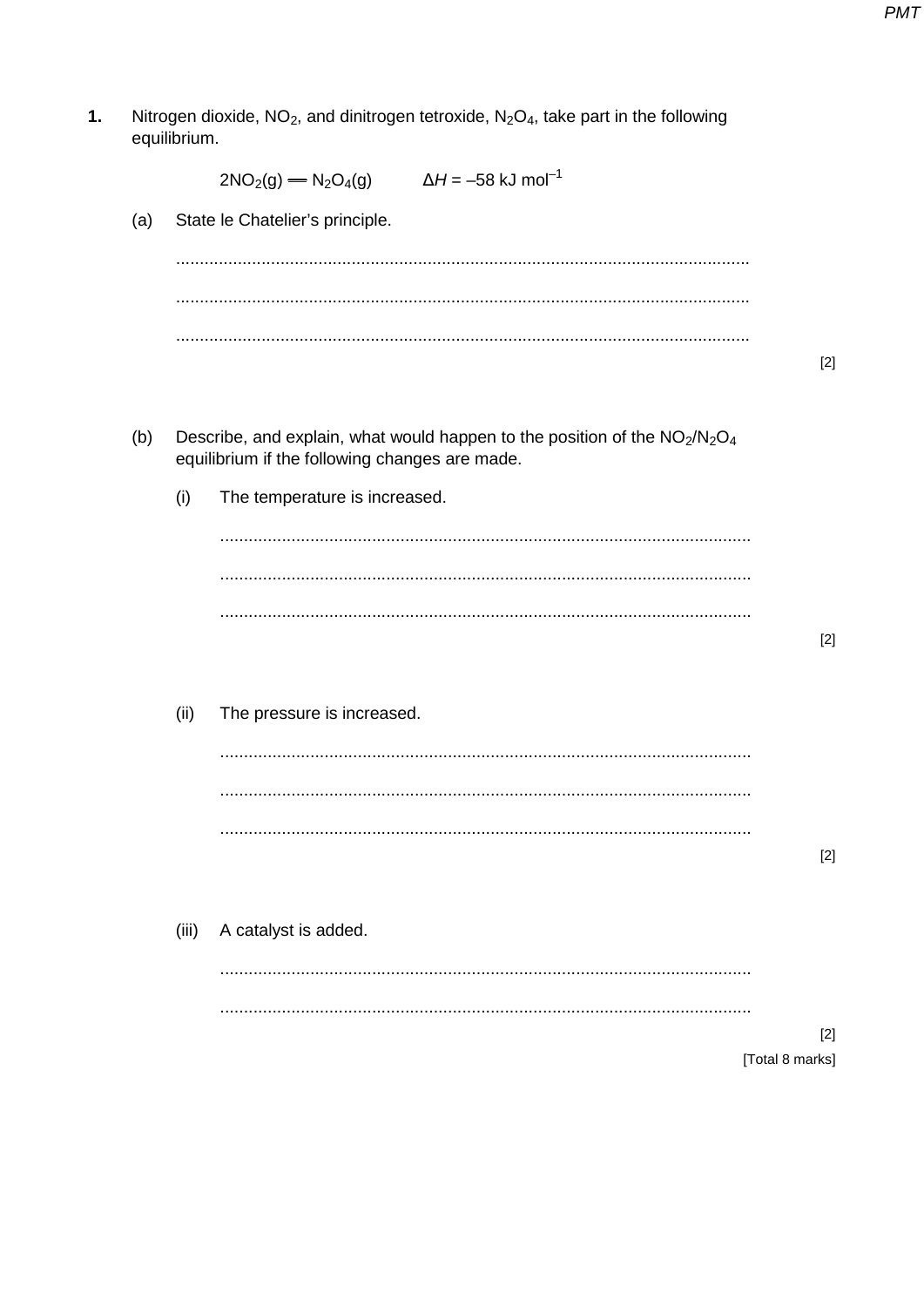**2.** The diagram below shows the energy distribution of molecules at a particular temperature. *E*<sup>a</sup> represents the activation energy of the reaction.



(i) On the diagram, draw a second curve to represent the energy distribution of the same number of molecules at a higher temperature.

[2]

(ii) Using your completed diagram, explain how an increase in temperature causes the rate of reaction to increase.



- **3.** A group of students investigated the effect of concentration on the rate of a reaction. They used the reaction between magnesium carbonate and dilute hydrochloric acid and measured the rate at which the gas was collected.
	- (a) (i) An incomplete equation for this reaction is given below. Complete the equation by balancing it and inserting state symbols.

MgCO<sub>3</sub>(.....) + HC*l*(.....)MgC*l*<sub>2</sub>(.....) + CO<sub>2</sub>(.....) + H<sub>2</sub>O(.....)

 $[1]$ 

(ii) Write the ionic equation for this reaction.

[1]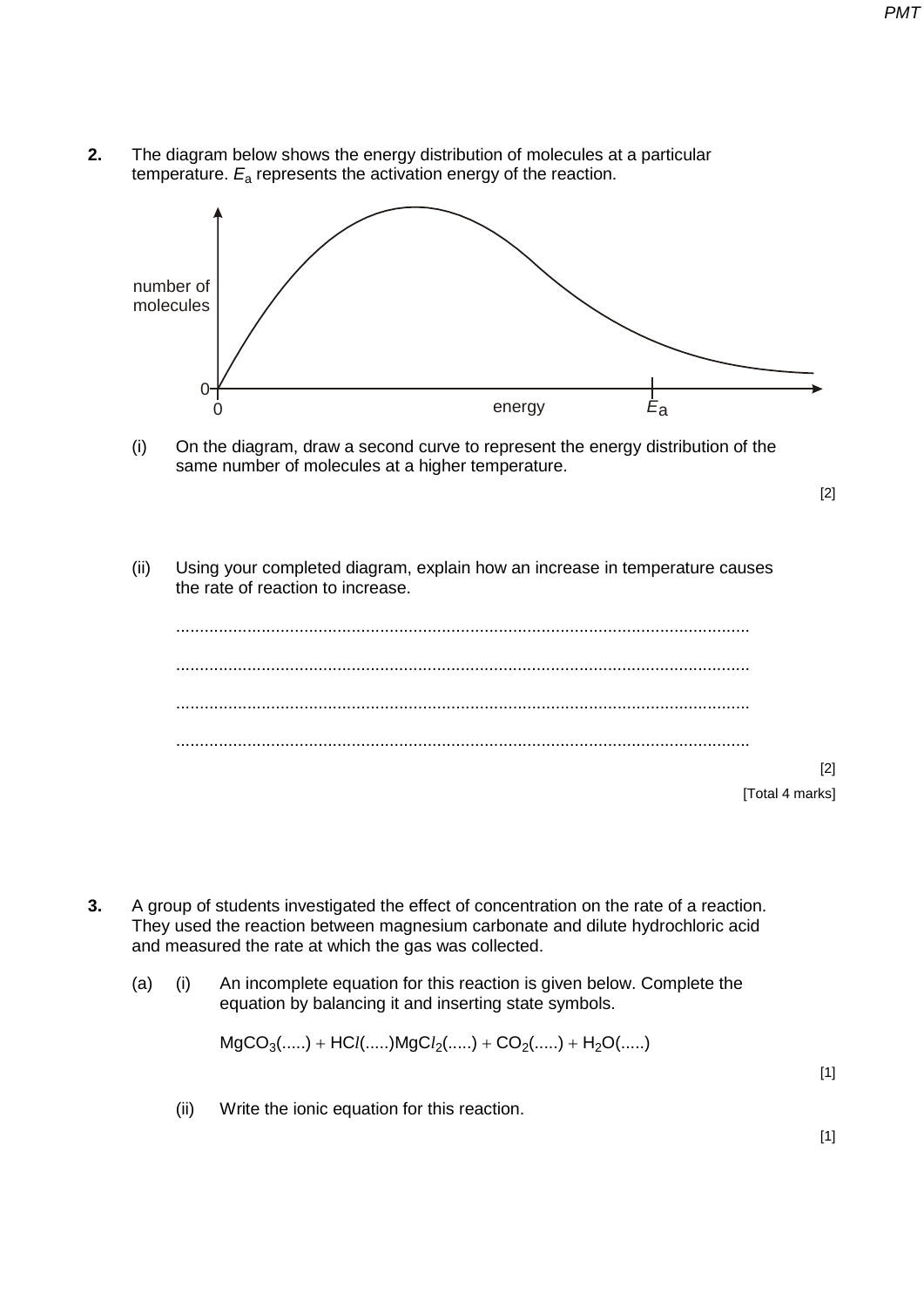(b) The students added dilute hydrochloric acid to some magnesium carbonate. The students collected the gas and measured the volume, at regular intervals, until after the reaction was complete. They then plotted a graph of their results.



Use collision theory to explain the changes in the rate of the reaction as it proceeds.

......................................................................................................................... ......................................................................................................................... ......................................................................................................................... ......................................................................................................................... ......................................................................................................................... .........................................................................................................................

[3]

(c) The students repeated the experiment using a weak acid instead of hydrochloric acid.

Assume the concentration of both acids and all other conditions are the same.

(i) On the axes in (**b**), sketch the graph the students obtained from this experiment.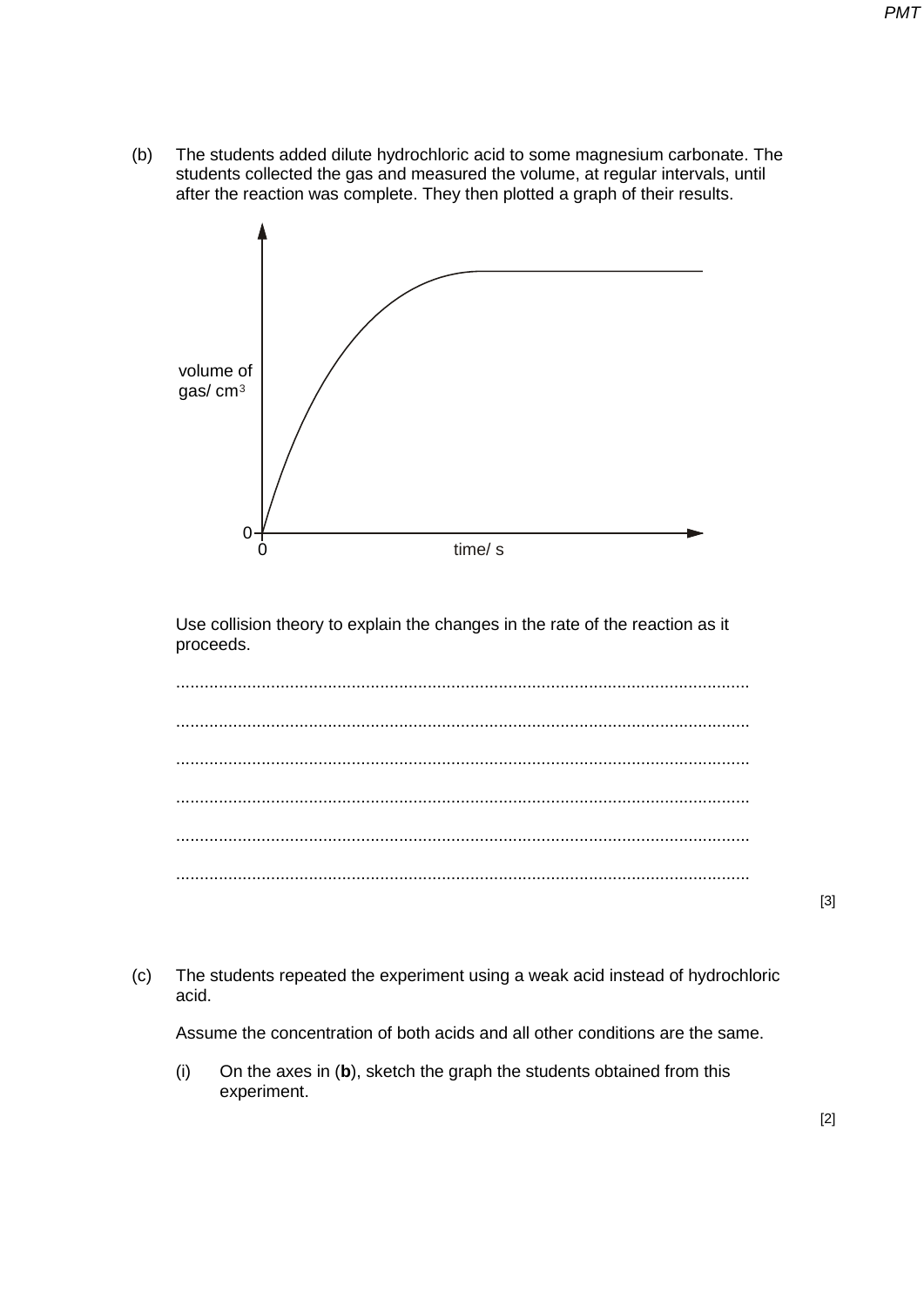$[2]$ [Total 9 marks]

 $\overline{4}$ . Esters are used as flavourings. They are made by a reversible reaction between a carboxylic acid and an alcohol.

carboxylic acid + alcohol  $\implies$  ester + water

Give two features of a reversible reaction, when a dynamic equilibrium has been  $(a)$ set up.

- The production of esters is catalysed homogeneously by the presence of acids.  $(b)$ 
	- What is meant by a catalyst?  $(i)$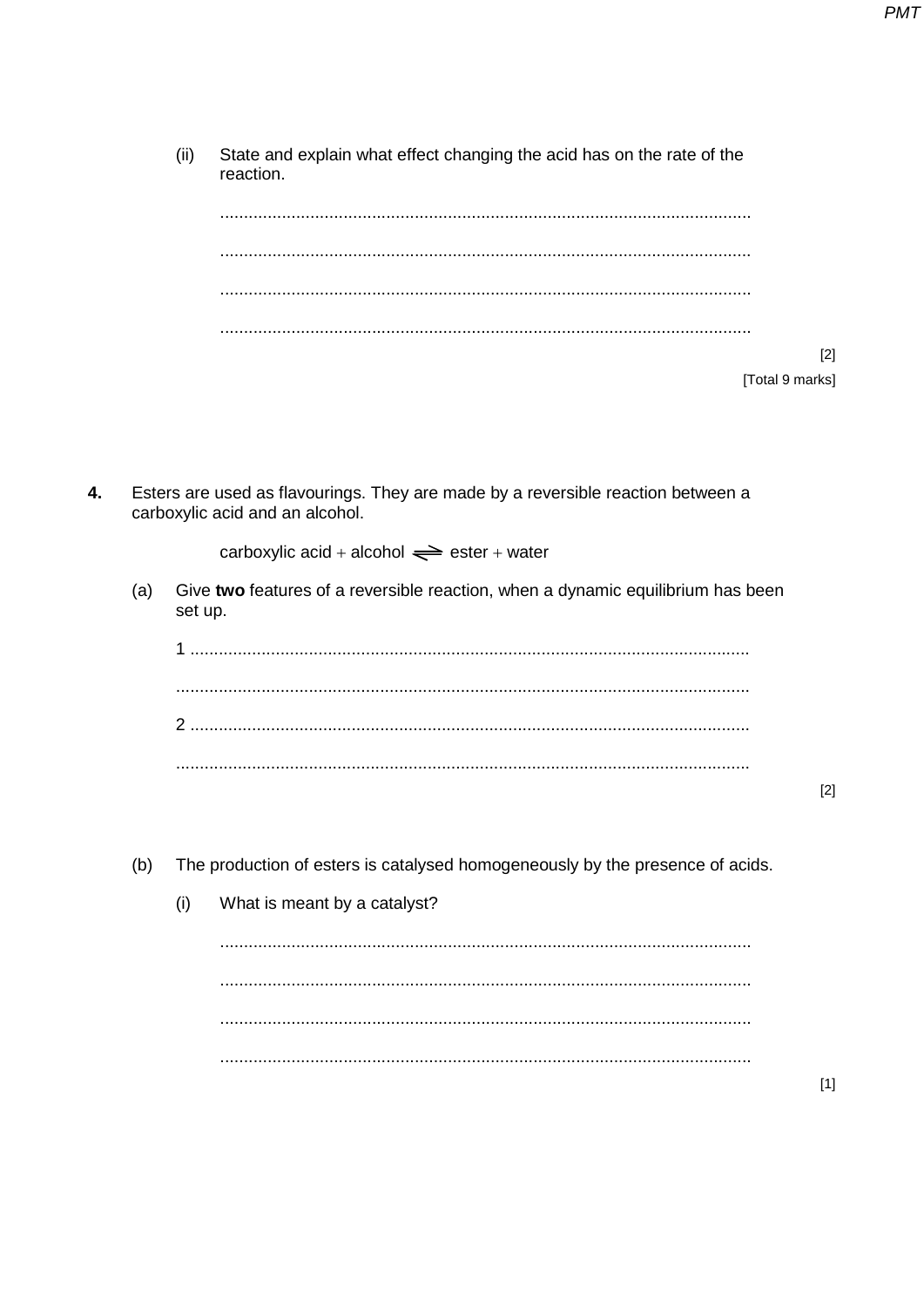| (ii)  | What is meant by homogeneous?                                                                                               |                 |
|-------|-----------------------------------------------------------------------------------------------------------------------------|-----------------|
|       |                                                                                                                             |                 |
|       |                                                                                                                             | $[1]$           |
| (iii) | Using the fact that acids are needed to catalyse this reaction, deduce the<br>formula of the ion that acts as the catalyst. |                 |
|       |                                                                                                                             | $[1]$           |
| (iv)  | Catalysts do not affect the position of an equilibrium. Explain why not.                                                    |                 |
|       |                                                                                                                             |                 |
|       |                                                                                                                             | $[1]$           |
|       |                                                                                                                             | [Total 6 marks] |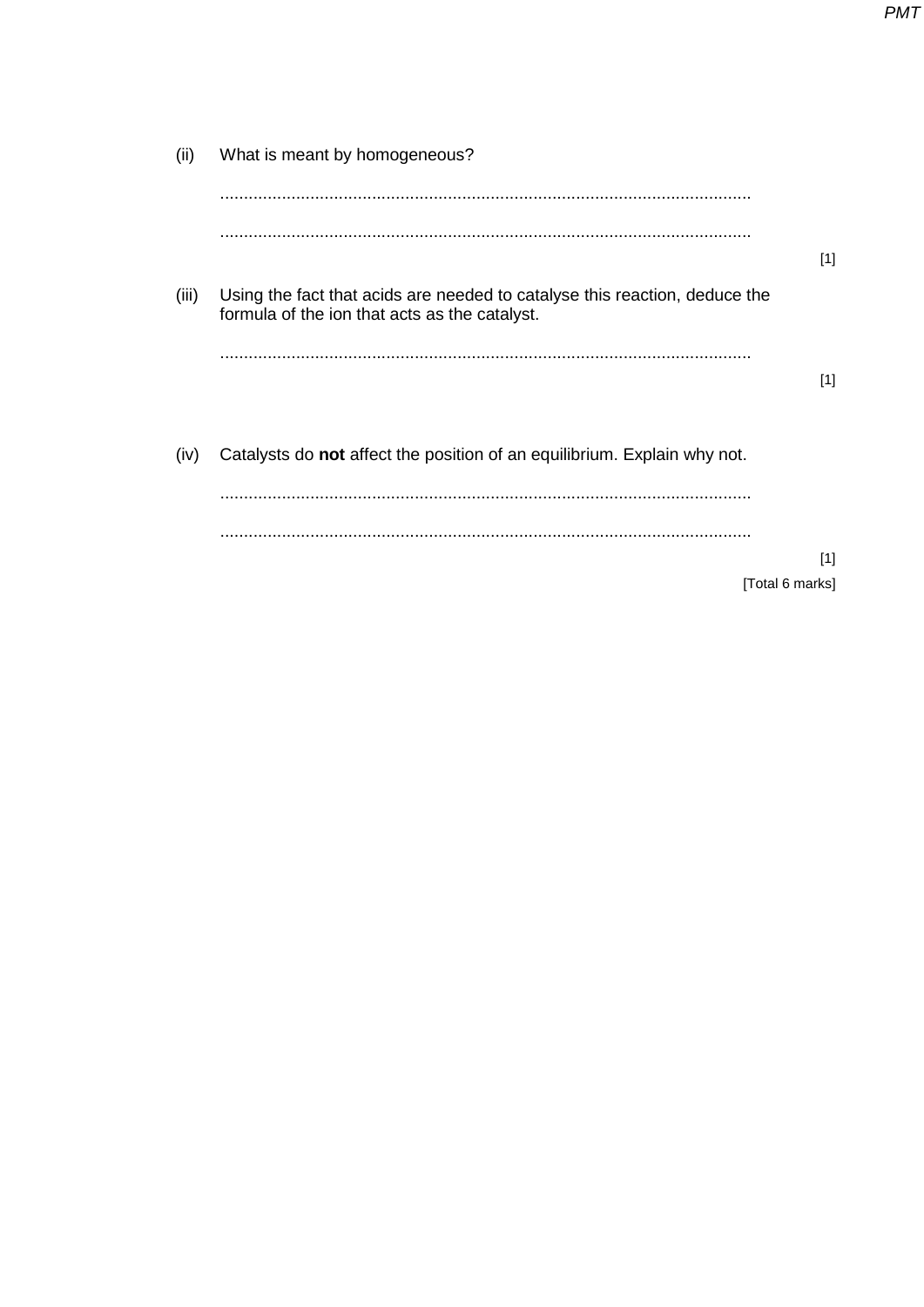**5.** (i) On the axes below, draw and label the Boltzmann distribution to show the energies of molecules in a gas at a fixed temperature.

(ii) Use the graph to explain the effect of a catalyst on the rate of a reaction.

......................................................................................................................... ......................................................................................................................... .........................................................................................................................

> [2] [Total 4 marks]

[2]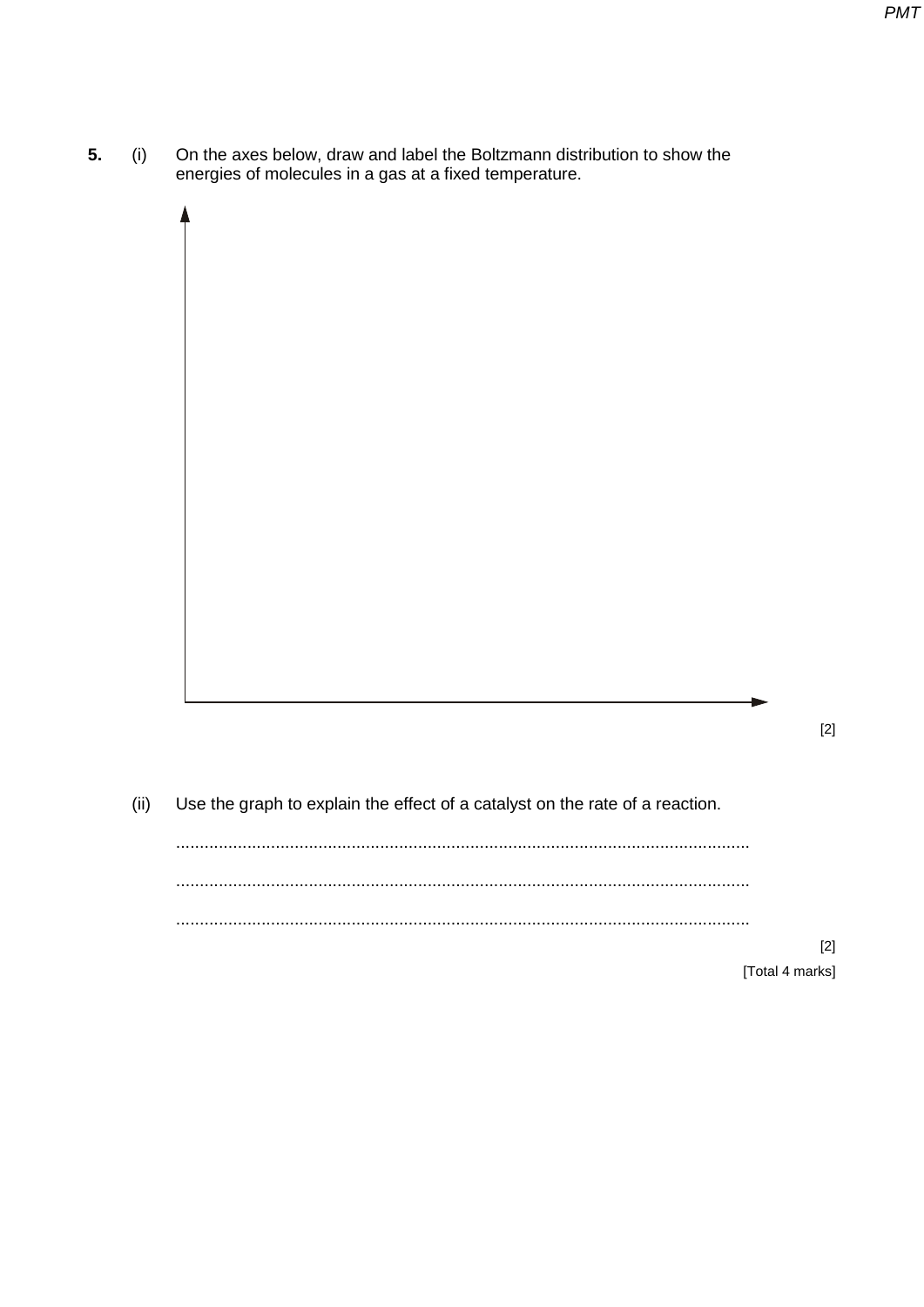| Ammonia, NH <sub>3</sub> , is made industrially by the Haber process. This is an equilibrium |  |
|----------------------------------------------------------------------------------------------|--|

**PMT** 

| reaction. | $N_2(g) + 3H_2(g) \implies 2NH_3(g) \Delta H = -92$ kJ mol <sup>-1</sup>                    |       |
|-----------|---------------------------------------------------------------------------------------------|-------|
|           |                                                                                             |       |
| (a)       | State the pressure and temperature that are used in the Haber process.                      |       |
|           |                                                                                             |       |
|           |                                                                                             |       |
|           |                                                                                             | $[2]$ |
|           |                                                                                             |       |
| (b)       | Describe and explain why these conditions are a compromise between rate and<br>equilibrium. |       |
|           |                                                                                             |       |
|           |                                                                                             |       |
|           |                                                                                             |       |
|           |                                                                                             |       |
|           |                                                                                             |       |
|           |                                                                                             |       |
|           |                                                                                             |       |
|           |                                                                                             |       |
|           |                                                                                             |       |
|           |                                                                                             |       |
|           |                                                                                             |       |
|           |                                                                                             |       |
|           |                                                                                             |       |
|           |                                                                                             |       |
|           |                                                                                             | $[9]$ |
|           | [Total 11 marks]                                                                            |       |

6.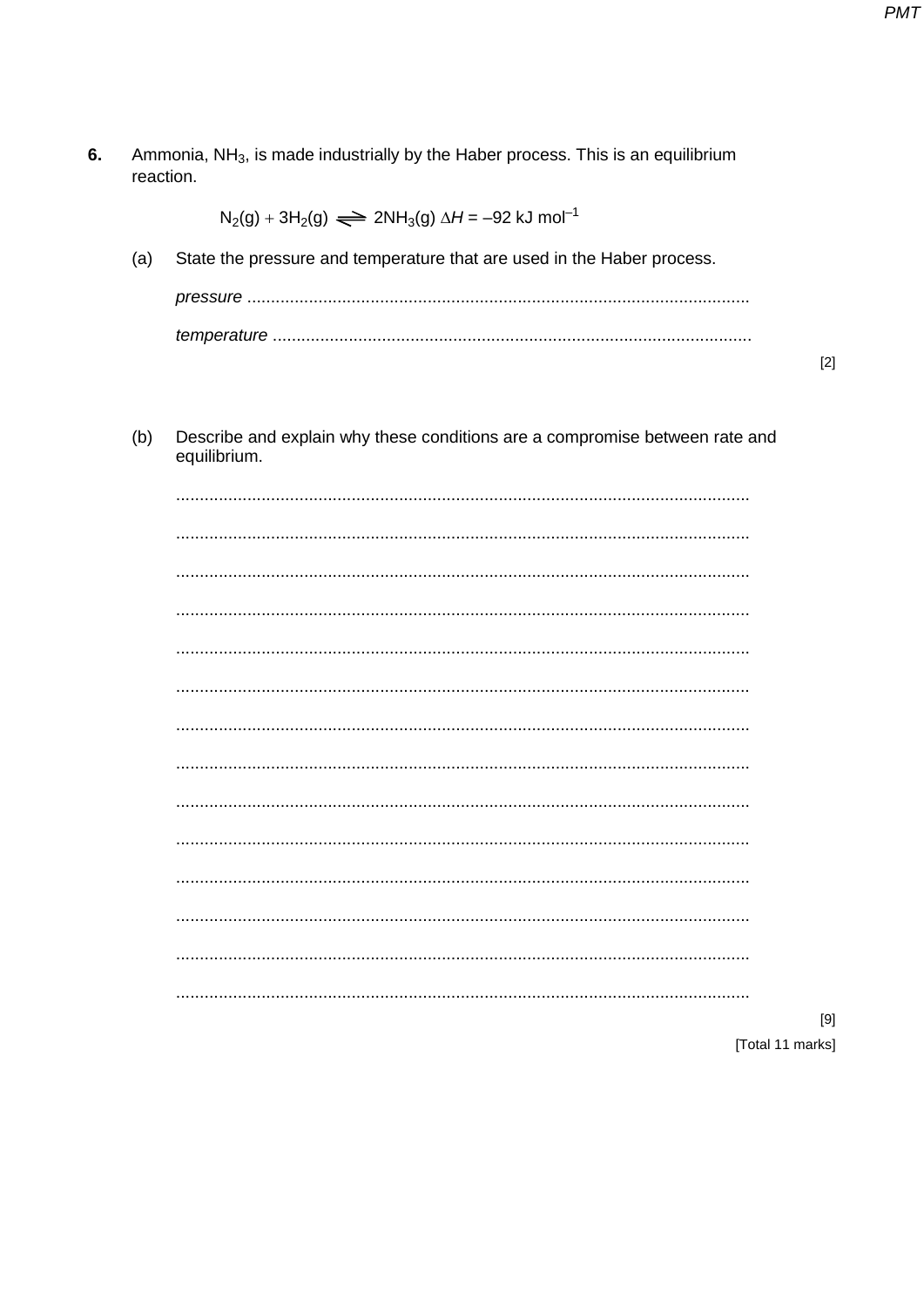$\overline{7}$ . Many industrial processes, used to manufacture important chemicals, involve equilibrium reactions. Chemists use their understanding of rates of reaction and of yields at equilibrium to find the most economic conditions for the reactions.

Chemists were investigating the production of a chemical,  $X_2Y$ , that could be formed from  $X_2$  and  $Y_2$  as shown in **equilibrium 3.1** below.

> $2X_2(g) + Y_2(g) \implies 2X_2Y(g)$ equilibrium 3.1

- $(a)$ State le Chatelier's principle.  $[2]$  $(b)$ State and explain the effect on equilibrium 3.1 of a decrease in pressure on:  $(i)$ the equilibrium position of the reaction,  $[2]$ 
	- the rate of the reaction.  $(ii)$

 $[2]$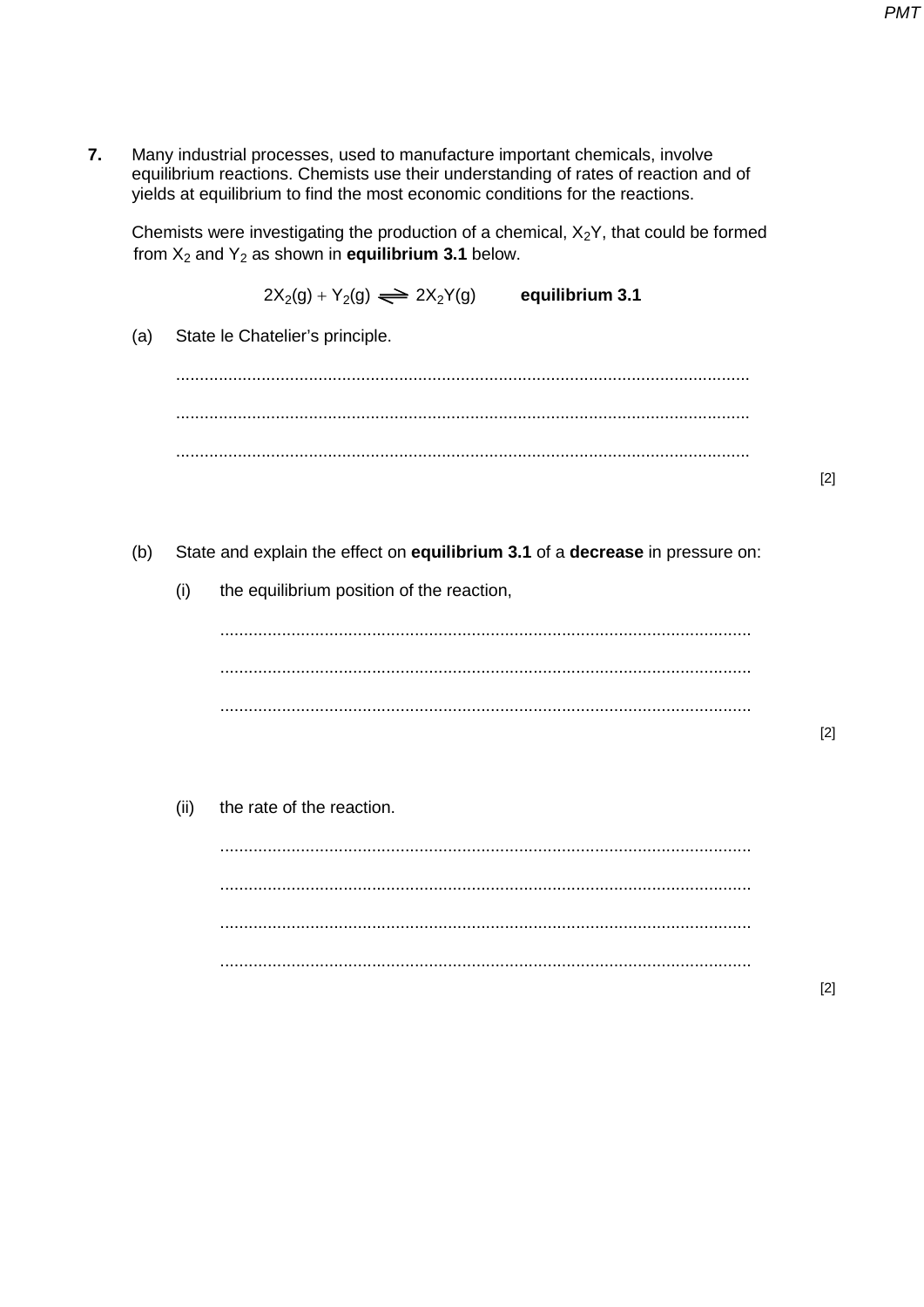(c) The chemists measured the percentage conversion of  $X_2$  at various temperatures. The results are shown in the graph below.



(i) Use the graph to predict the percentage conversion at 350 °C.

answer = .....................................................%

[1]

[2]

(ii) The forward reaction in **equilibrium 3.1** is exothermic. Explain how the graph supports this statement.

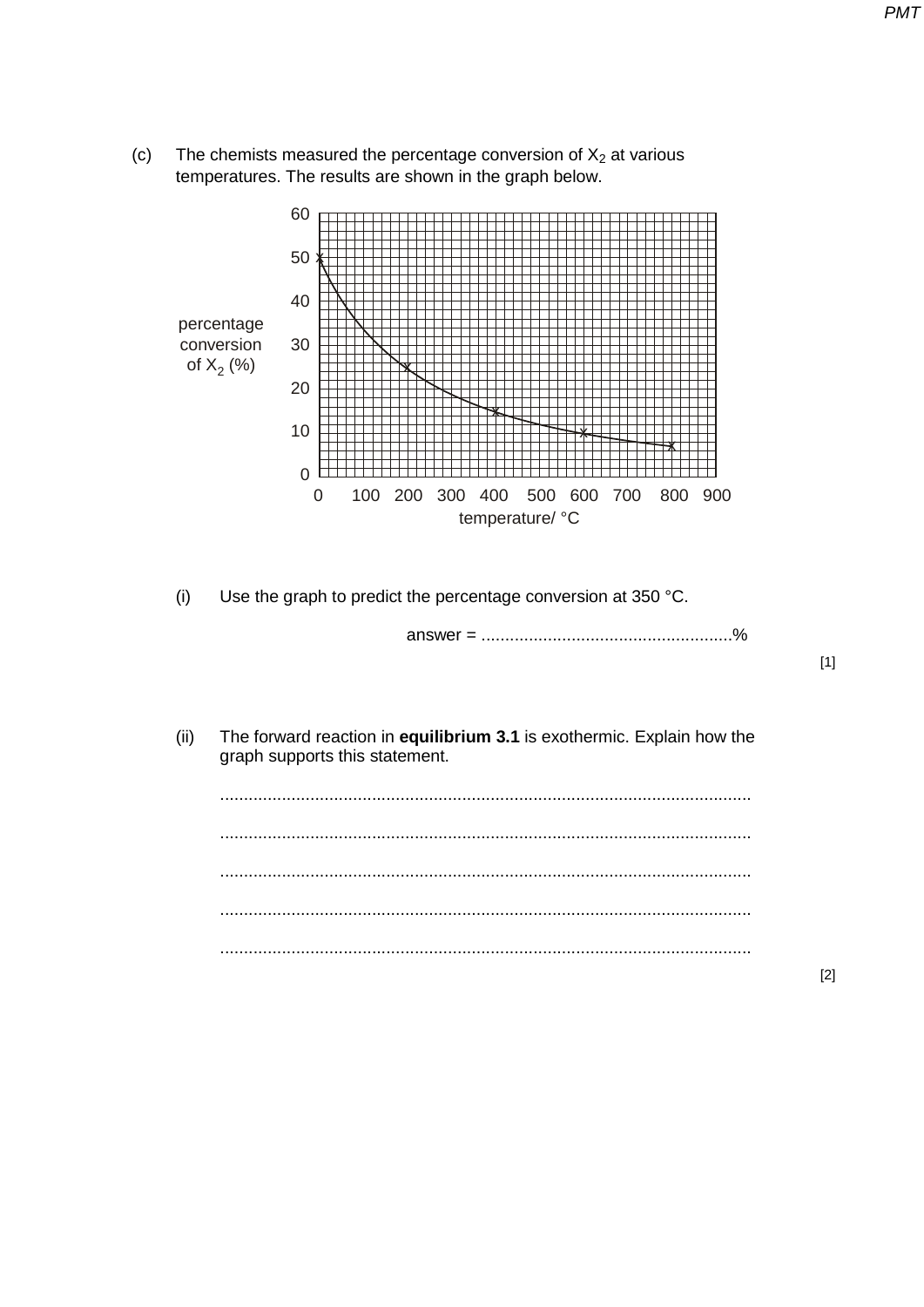- (d) The chemists decided to use a catalyst in the process. State, and explain, the effect of using a catalyst on: (i) the rate of conversion of  $X_2$  and  $Y_2$  into  $X_2Y$ , ................................................................................................................ ................................................................................................................ [2] (ii) the percentage conversion at equilibrium of  $X_2$  and  $Y_2$  into  $X_2Y$ . ................................................................................................................ ................................................................................................................ ................................................................................................................ [2] [Total 13 marks]
- **8.** The Boltzmann distribution can be used to show the effect of a change in temperature on the rate of a reaction.
	- Draw a labelled Boltzmann distribution diagram.
	- Explain the essential features of your diagram.
	- Using your diagram, explain how an increase in temperature affects the rate of a reaction.

[Total 9 marks]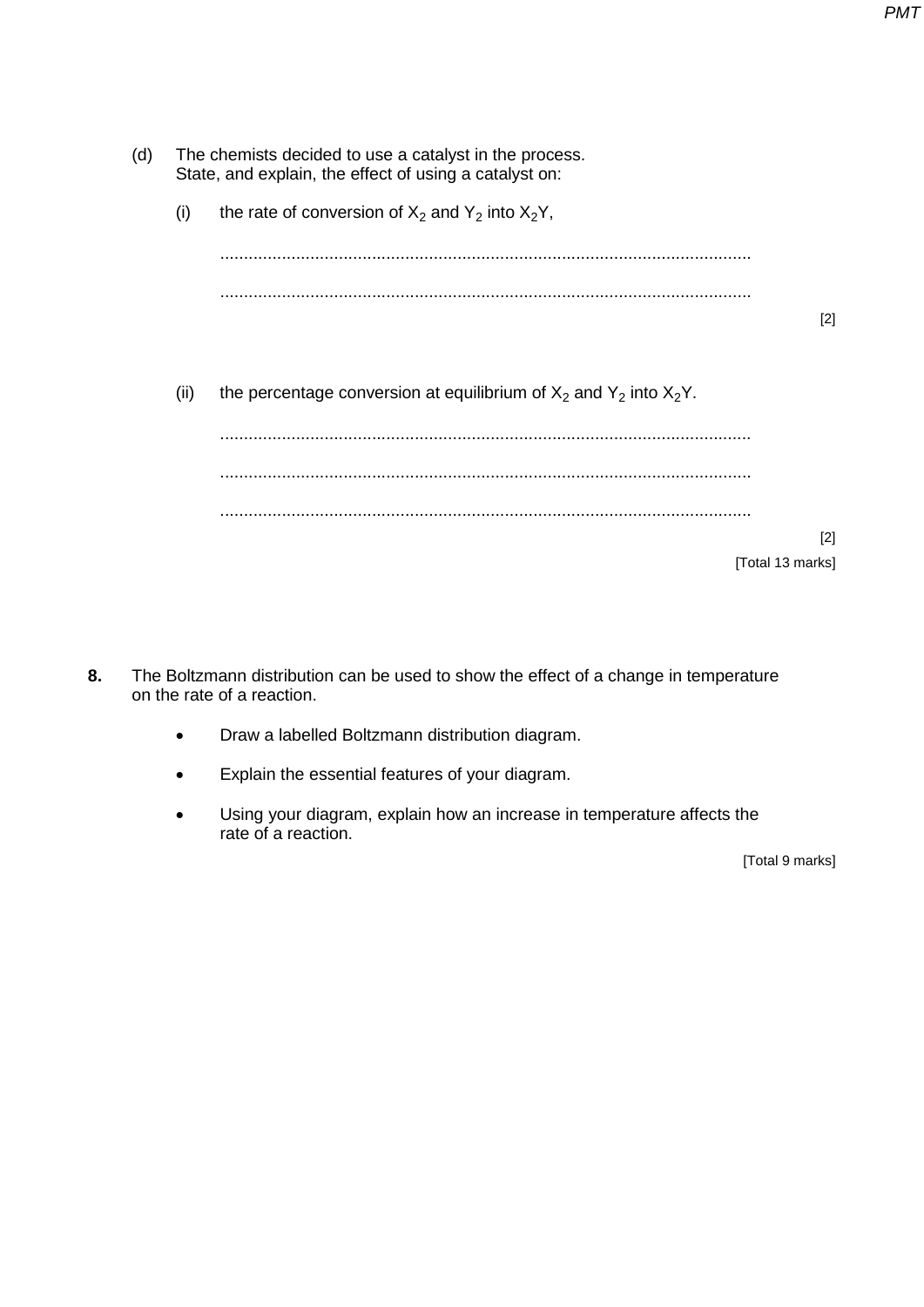Limestone is an important source of commercially important chemicals such as lime, calcium oxide, CaO.

(a) If calcium carbonate is heated strongly in an open container, it decomposes according to the equation below.

 $CaCO<sub>3</sub>(s) \rightarrow CaO(s) + CO<sub>2</sub>(g)$   $\Delta H = +180$  kJ mol<sup>-1</sup>

Suggest **two** reasons why it is necessary to heat the calcium carbonate strongly to achieve decomposition.

1 ...................................................................................................................... 2 ......................................................................................................................

(b) Another sample of calcium carbonate was placed in a closed container before being heated strongly. This allows an equilibrium to be set up. This equilibrium is shown below.

$$
\text{CaCO}_3(s) \Longleftrightarrow \text{CaO}(s) + \text{CO}_2(g)
$$

(i) What can you say about the rates of the forward and reverse reactions when the calcium carbonate starts to decompose?

................................................................................................................ ................................................................................................................

[1]

[1]

[2]

(ii) What can you say about the rates of the forward and reverse reactions when the equilibrium has been established? ................................................................................................................

................................................................................................................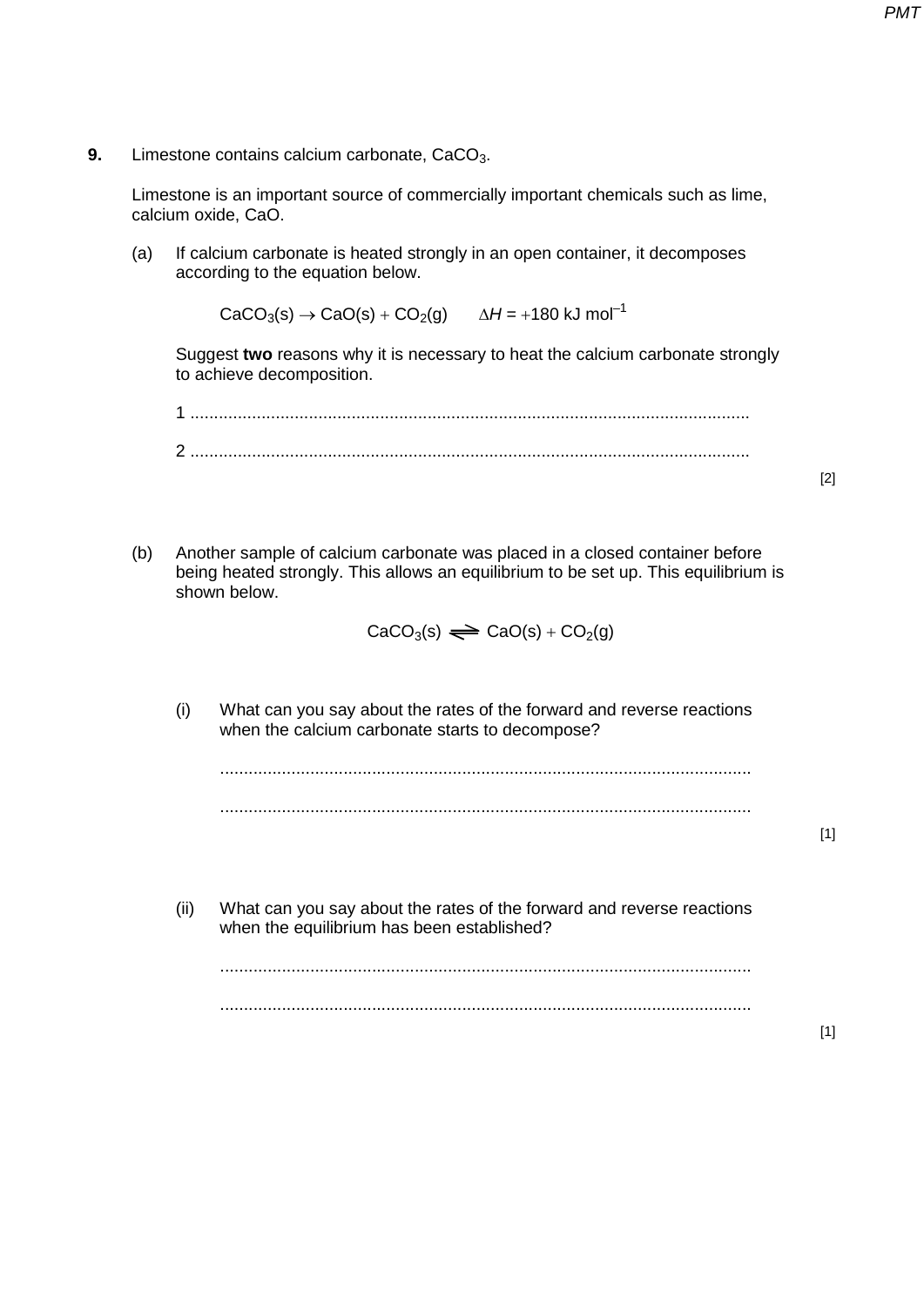(iii) A valve allowed some of the carbon dioxide to escape.

State and explain what happens to the composition of the mixture in the container.

| [3]             |
|-----------------|
| [Total 7 marks] |

**10. A** chemical **C** is made by reacting chemical **A** with chemical **B** in a reversible reaction. **A**, **B** and **C** are all gases under the reaction conditions.

Research chemists wanted to know the optimum conditions to use in the manufacture of **C**. They carried out a series of reactions under different conditions of temperature and pressure. The percentage conversion of **A** at equilibrium is shown in the table below.

| pressure / MPa | temperature / °C | % A converted |
|----------------|------------------|---------------|
|                | 350              | 8             |
| 10             | 450              | 12            |
|                | 550              | 16            |
|                | 350              | 11            |
| 20             | 450              | 21            |
|                | 550              | 29            |
|                | 350              | 18            |
| 40             | 450              |               |
|                | 550              | 49            |

(a) Suggest the percentage of **A** that is converted at 450 °C and 40MPa.

...................................................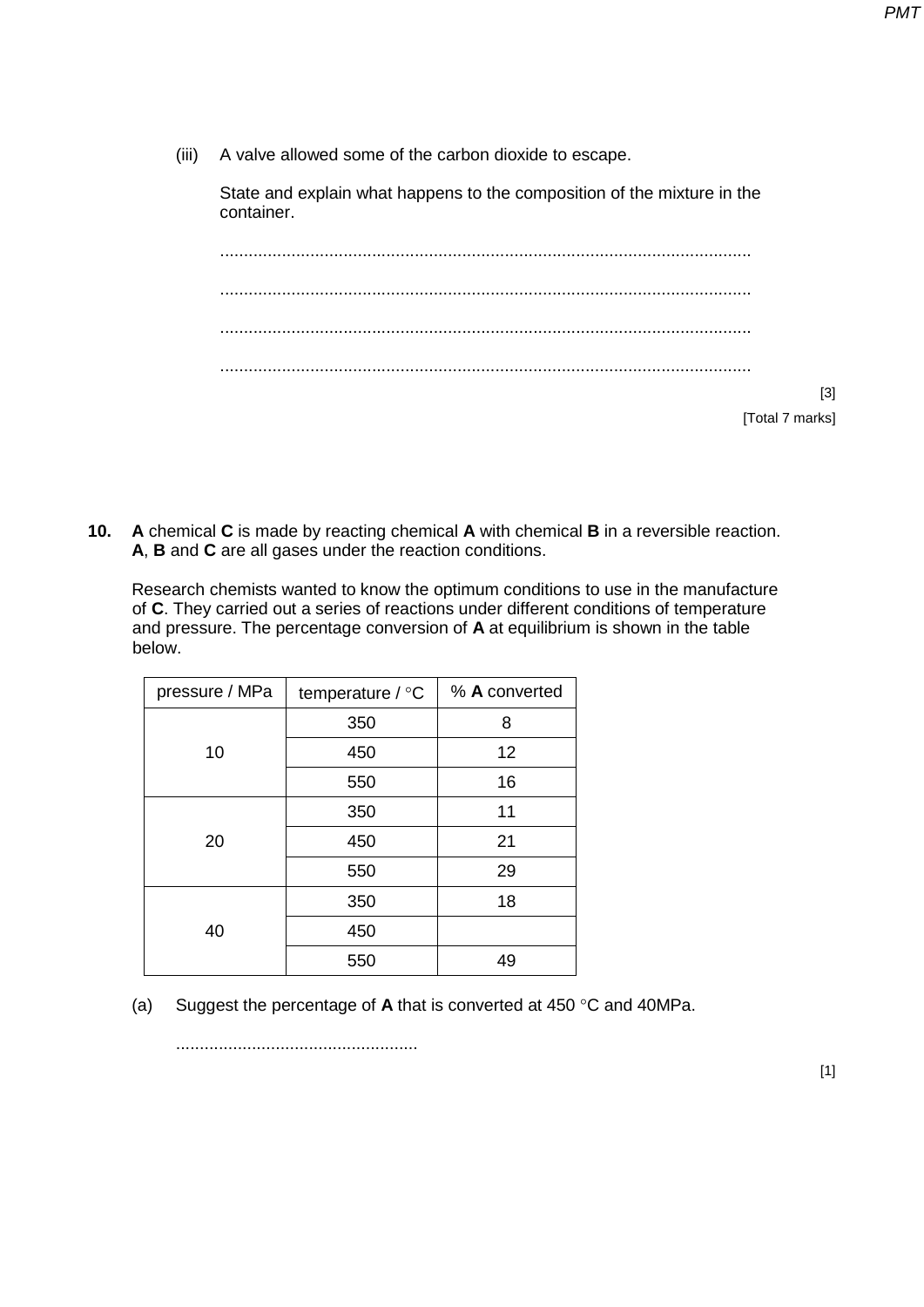| (b) | (i)  | Use the data in the table above to state the effect of increasing pressure on<br>the percentage of A converted.                                                                                                             |       |
|-----|------|-----------------------------------------------------------------------------------------------------------------------------------------------------------------------------------------------------------------------------|-------|
|     |      |                                                                                                                                                                                                                             | $[1]$ |
|     | (ii) | What can be deduced, from this change, about the total number of moles of<br>reactants A and B compared with the number of moles of product C in the<br>equation for the reaction? Explain how you reached your conclusion. |       |
|     |      |                                                                                                                                                                                                                             |       |
|     |      |                                                                                                                                                                                                                             |       |
|     |      |                                                                                                                                                                                                                             |       |
|     |      |                                                                                                                                                                                                                             | $[2]$ |
| (c) |      | Use the data in the table to deduce whether the reaction between A and B is<br>exothermic or endothermic. Explain how you reached your conclusion.                                                                          |       |
|     |      |                                                                                                                                                                                                                             |       |
|     |      |                                                                                                                                                                                                                             |       |
|     |      |                                                                                                                                                                                                                             | $[2]$ |
|     |      |                                                                                                                                                                                                                             |       |
| (d) |      | It was found necessary to use a catalyst in the production of C.                                                                                                                                                            |       |
|     | (i)  | What is meant by a catalyst?                                                                                                                                                                                                |       |
|     |      |                                                                                                                                                                                                                             |       |
|     |      |                                                                                                                                                                                                                             |       |
|     |      |                                                                                                                                                                                                                             |       |
|     |      |                                                                                                                                                                                                                             | $[2]$ |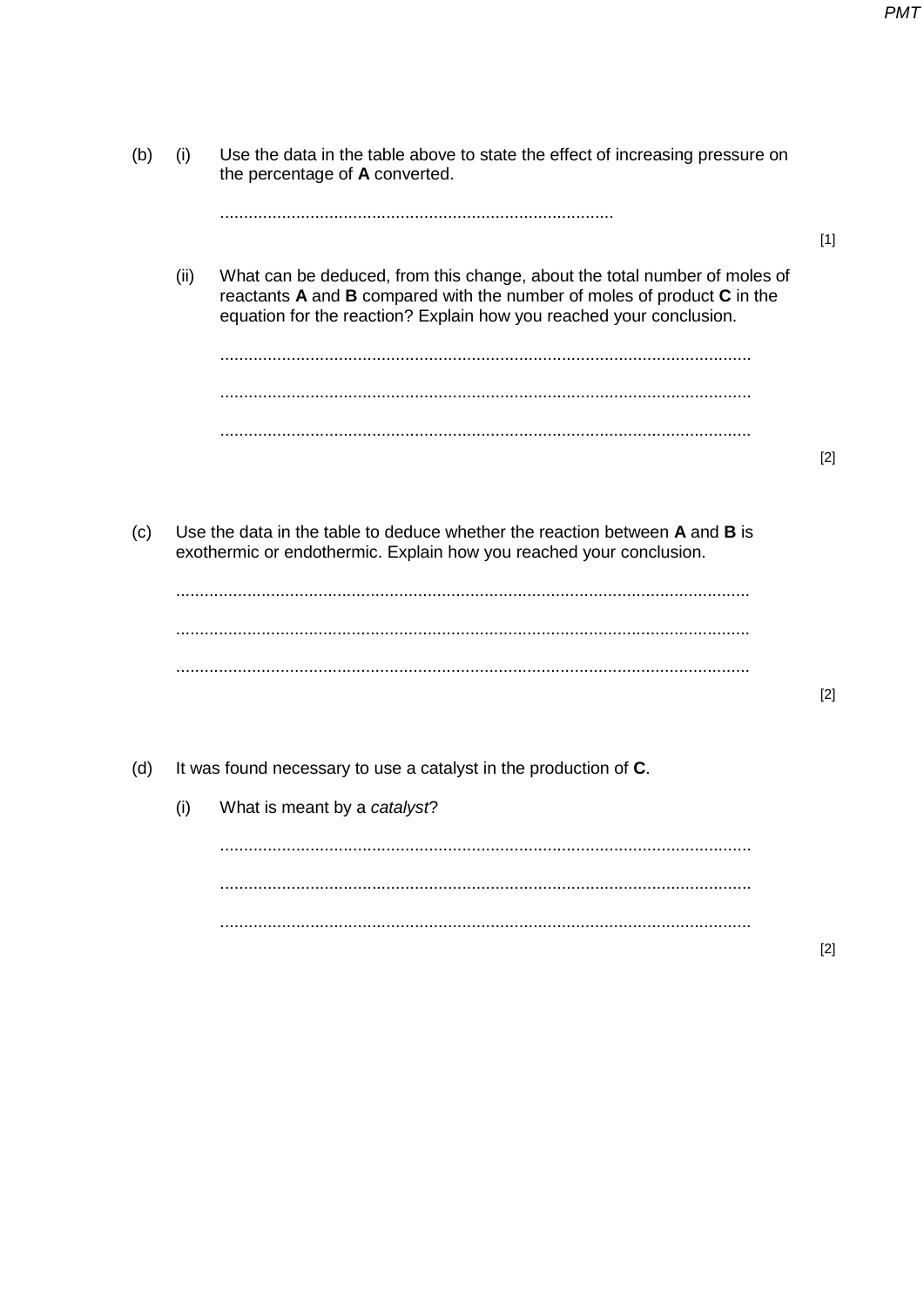|     | (ii)      | Suggest and explain two reasons why catalysts are used in industrial<br>processes.                                                                             |       |
|-----|-----------|----------------------------------------------------------------------------------------------------------------------------------------------------------------|-------|
|     |           |                                                                                                                                                                |       |
|     |           |                                                                                                                                                                |       |
|     |           |                                                                                                                                                                |       |
|     |           |                                                                                                                                                                |       |
|     |           |                                                                                                                                                                | [2]   |
|     |           |                                                                                                                                                                |       |
| (e) | achieved. | Conditions were used that should have given a conversion of A of 39%. In the<br>manufacture, using these conditions, it was found that only 20% conversion was |       |
|     |           | Suggest why the conversion was much less than theory suggested.                                                                                                |       |
|     |           |                                                                                                                                                                |       |
|     |           |                                                                                                                                                                |       |
|     |           |                                                                                                                                                                | $[1]$ |
|     |           |                                                                                                                                                                |       |
| (f) |           | Give two economically important processes that use catalysts.                                                                                                  |       |
|     |           |                                                                                                                                                                |       |
|     |           |                                                                                                                                                                |       |
|     |           |                                                                                                                                                                |       |
|     |           |                                                                                                                                                                |       |

 $[2]$ [Total 13 marks]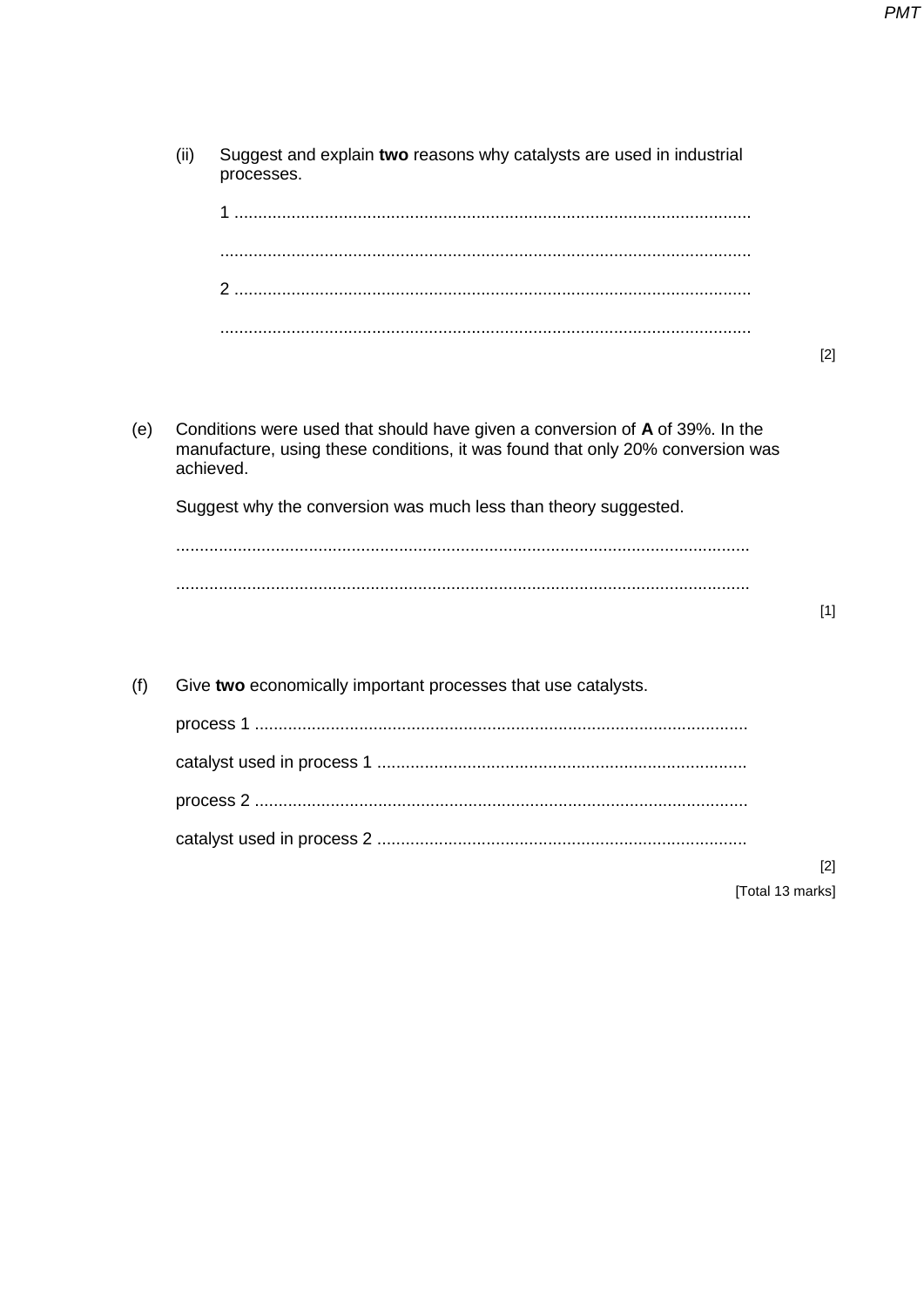$11.$ Methanol can be used as a fuel or as the feedstock for a variety of organic compounds. It is manufactured from carbon monoxide and hydrogen.

 $CO(g) + 2H_2(g) \implies CH_3OH(g)$   $\Delta H = -129 \text{ kJ mol}^{-1}$ Describe and explain how the composition of the equilibrium mixture is affected  $(i)$ by increasing the temperature increasing the pressure in the reaction.  $[4]$  $(ii)$ Describe and explain the effect of increasing the pressure on the rate of reaction.  $[2]$  $(iii)$ The reaction is carried out by passing gaseous reactants over a transition metal catalyst. Name this type of catalysis. 

**PMT** 

 $[1]$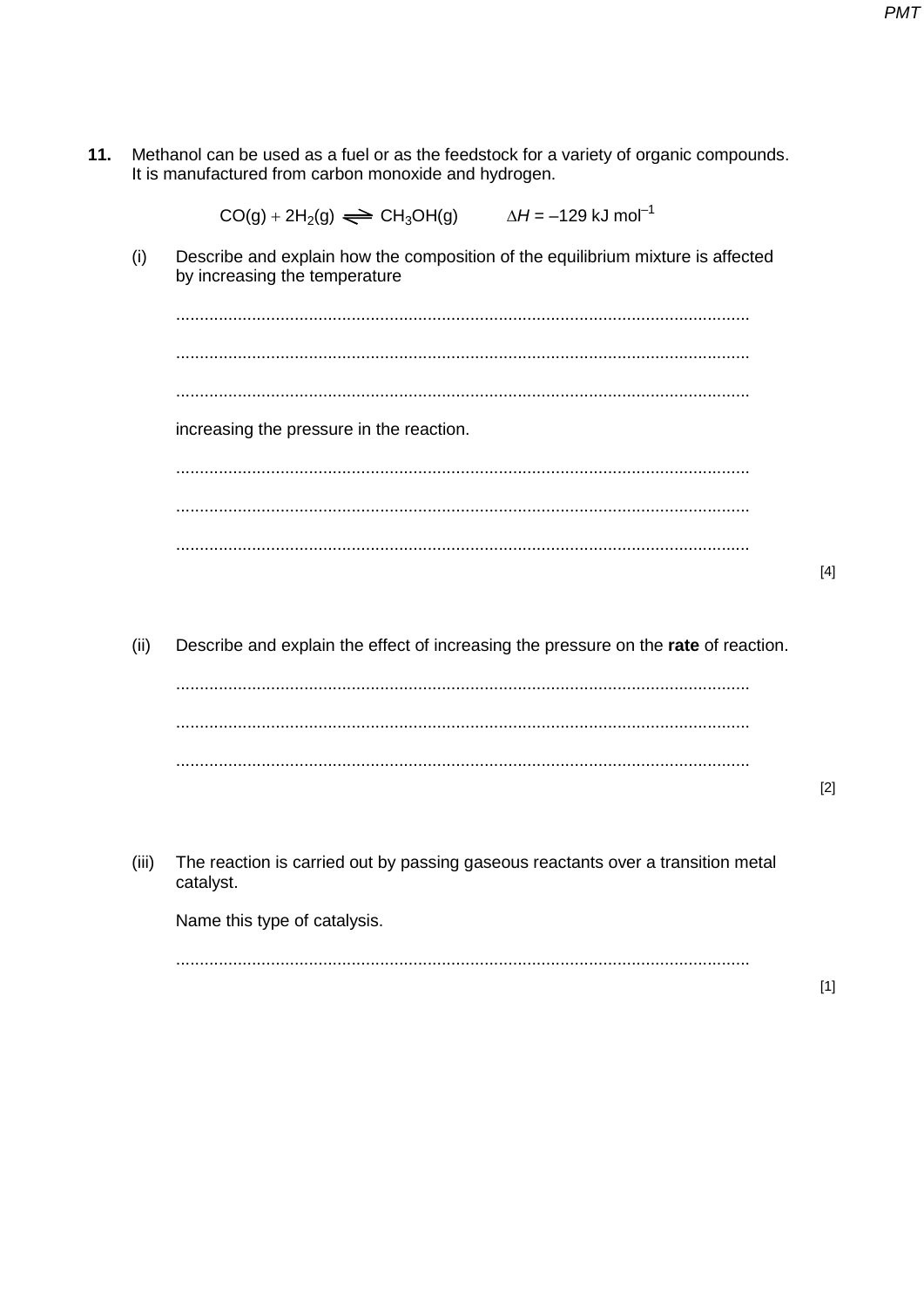(iv) Suggest and explain the effect of a catalyst on the equilibrium position.

> $[2]$ [Total 9 marks]

> > $[5]$

A group of students were considering the factors that affect the rate of a chemical **12.** (a) reaction. One of the students wrote the following.

> The rate of a chemical reaction increases as the temperature is increased because there are more collisions.

Discuss to what extent this statement is true and describe any other factors that should be considered when looking at the effect of temperature on rate of reaction.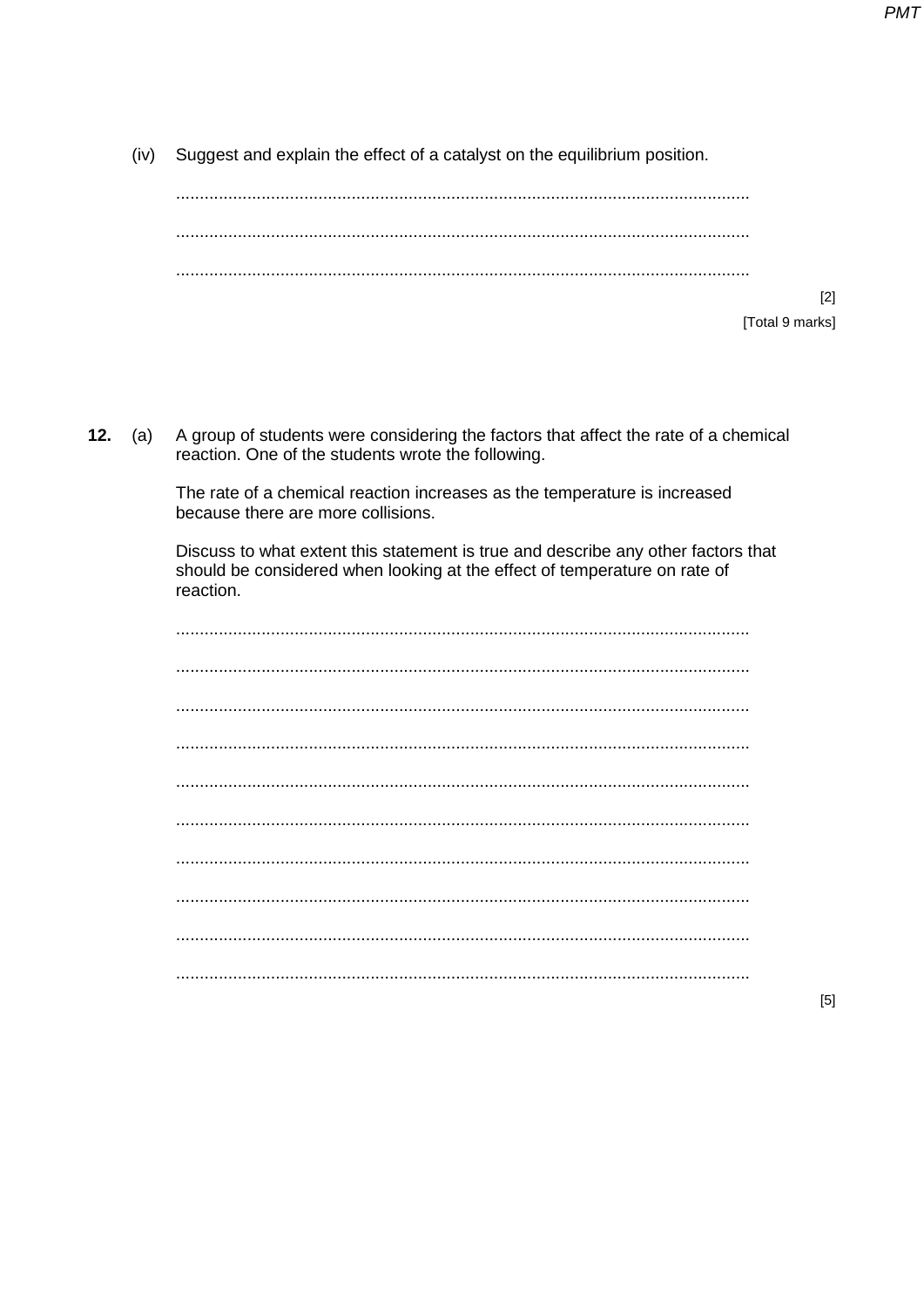(b) The students drew a Boltzmann distribution for a gas at temperature  $T_1$ .

(i) Label the axes on the students' diagram below.

- *T*1 [2]
- (ii) Sketch, on the diagram, the distribution that would be obtained at a **lower** temperature,  $T_2$ . Label this line  $T_2$ .

[2] [Total 9 marks]

**13.** Part of the manufacture of ammonia involves the equilibrium below.

 $N_2(g) + 3H_2(g) \implies 2NH_3(g)$   $\Delta H = -92$  kJ mol<sup>-1</sup>

State le Chatelier's principle.

.................................................................................................................................. .................................................................................................................................. ..................................................................................................................................

[Total 2 marks]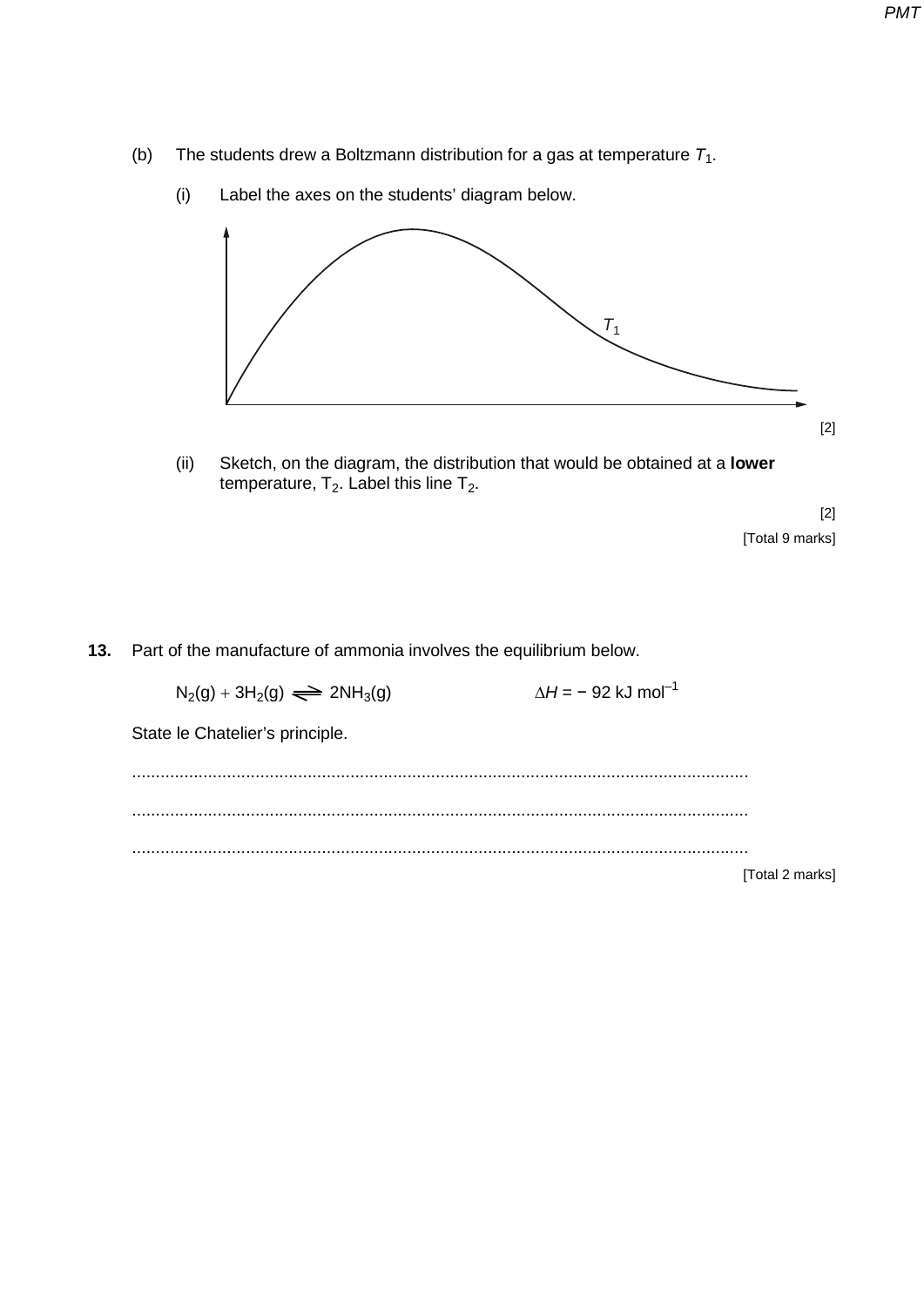A mixture of  $N_2$  and  $H_2$  was made and left to reach equilibrium.  $14.$ 

Explain how the following changes would affect the time taken to reach equilibrium.



[Total 6 marks]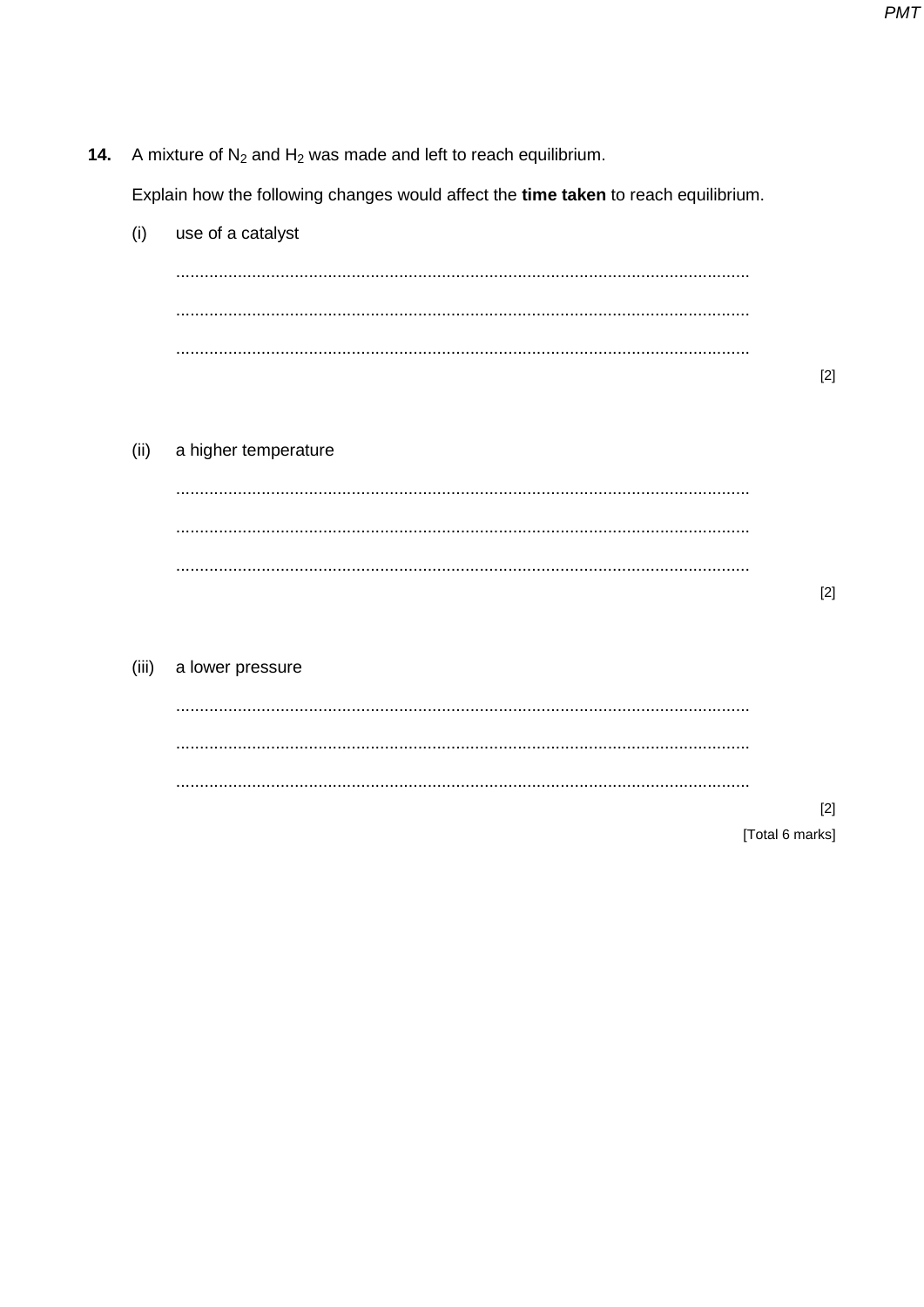A mixture of  $N_2$  and  $H_2$  was left until it had reached equilibrium as shown below.  $15.$ 

> $N_2(g) + 3H_2(g) \implies 2NH_3(g)$  $\Delta H$  = - 92 kJ mol<sup>-1</sup>

At that stage,  $N_2$ ,  $H_2$  and  $NH_3$  were present in the equilibrium mixture.

Explain how the following changes would affect the **amounts** of  $N_2$ ,  $H_2$  and  $NH_3$ present in the equilibrium mixture.

- $(i)$ use of a catalyst
- $(ii)$ a higher temperature

 $(iii)$ a lower pressure

 $[2]$ [Total 5 marks]

 $[1]$ 

 $[2]$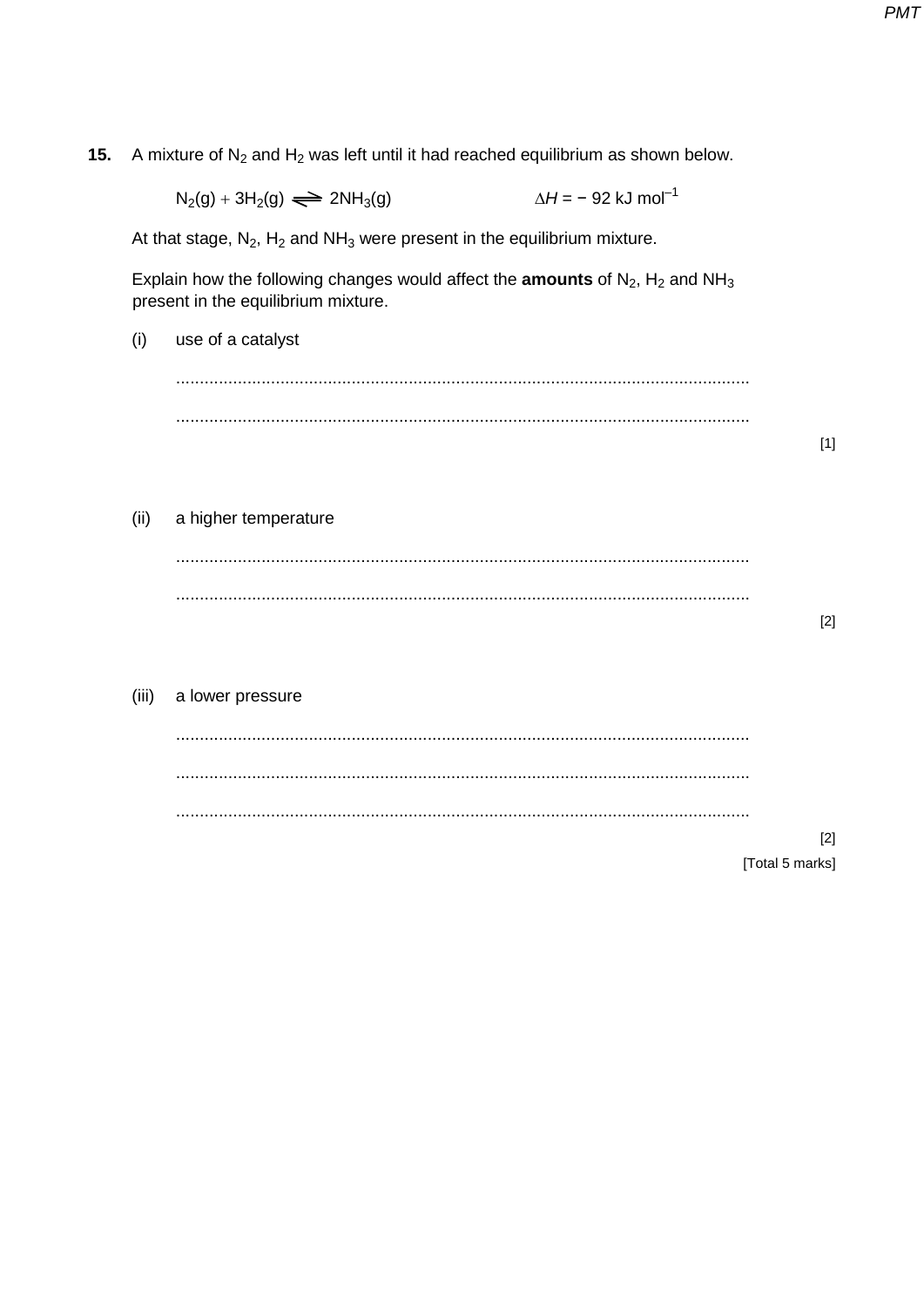16. This question is concerned with equilibria that exist between oxides of nitrogen.

State le Chatelier's principle.

[Total 2 marks]

 $17.$ Nitrogen dioxide,  $NO_2$ , is a brown gas whilst dinitrogen tetroxide,  $N_2O_4$ , is a colourless gas. The following equilibrium between these two gases was set up.

 $2NO_2(g) \implies N_2O_4(g)$   $\Delta H = -58 \text{ kJ mol}^{-1}$ 

Describe, and explain, what you would see after the following changes have been made and the system allowed to reach equilibrium again.

 $(i)$ The temperature is increased.

 $[3]$ 

 $[3]$ 

 $(ii)$ The pressure is increased.

> [Total 6 marks]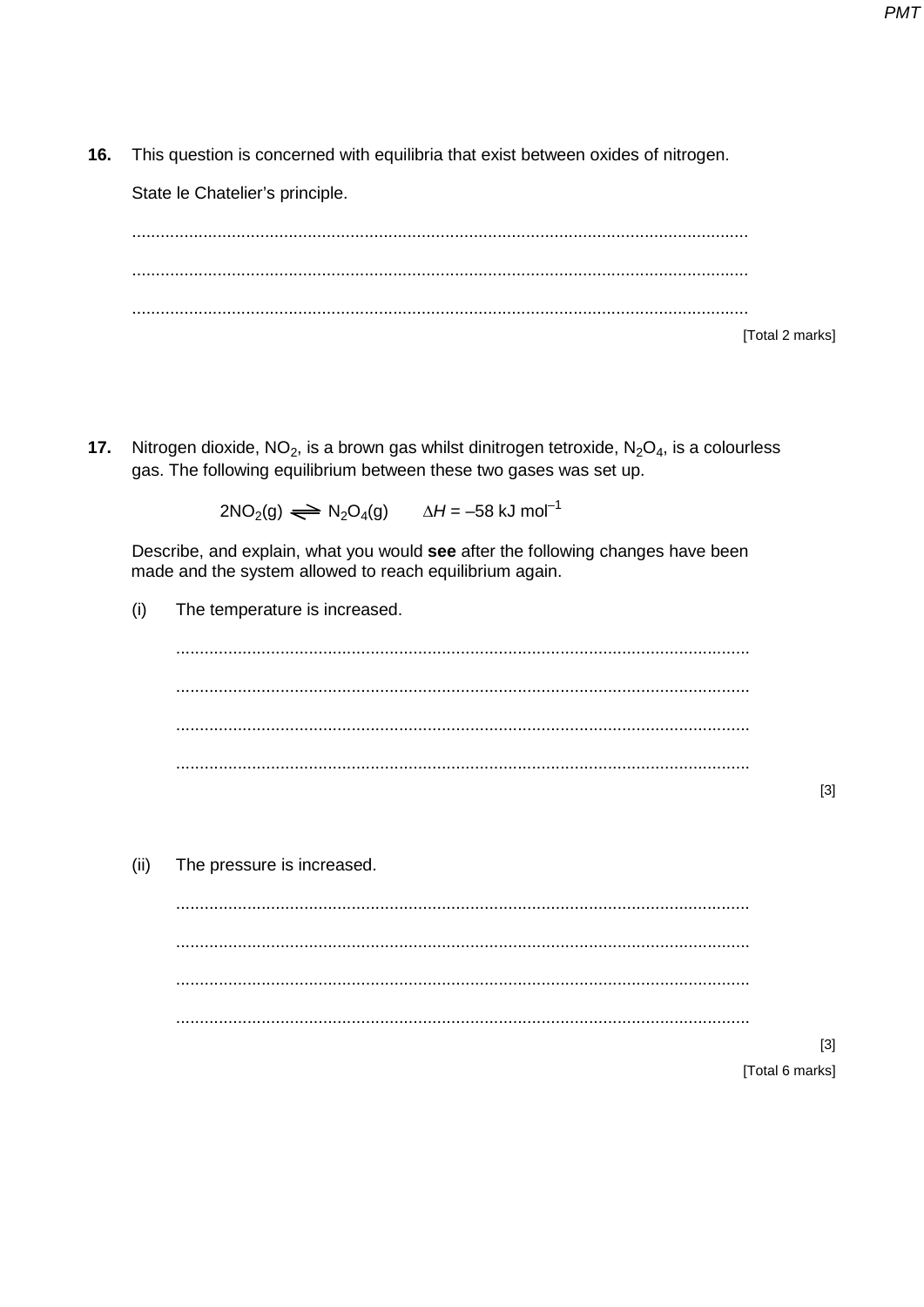**PMT** 

## 18. What is a catalyst?

[Total 2 marks]

 $19.$ State le Chatelier's principle.

> [Total 2 marks]

20. State two characteristics of a dynamic equilibrium.

| л             |  |
|---------------|--|
| ົ<br><u>_</u> |  |

[Total 2 marks]

 $21.$ The following equation represents an equilibrium reaction.

> $Cr_2O_7^2$ <sup>2-</sup>(aq) + H<sub>2</sub>O(I)  $\implies$  2CrO<sub>4</sub><sup>2-</sup>(aq) + 2H<sup>+</sup>(aq) orange vellow

Use le Chatelier's principle to describe and explain the colour change (if any) that might take place when dilute HCI(aq) is added to a solution containing  $K_2CrO_4(aq)$ .

[Total 2 marks]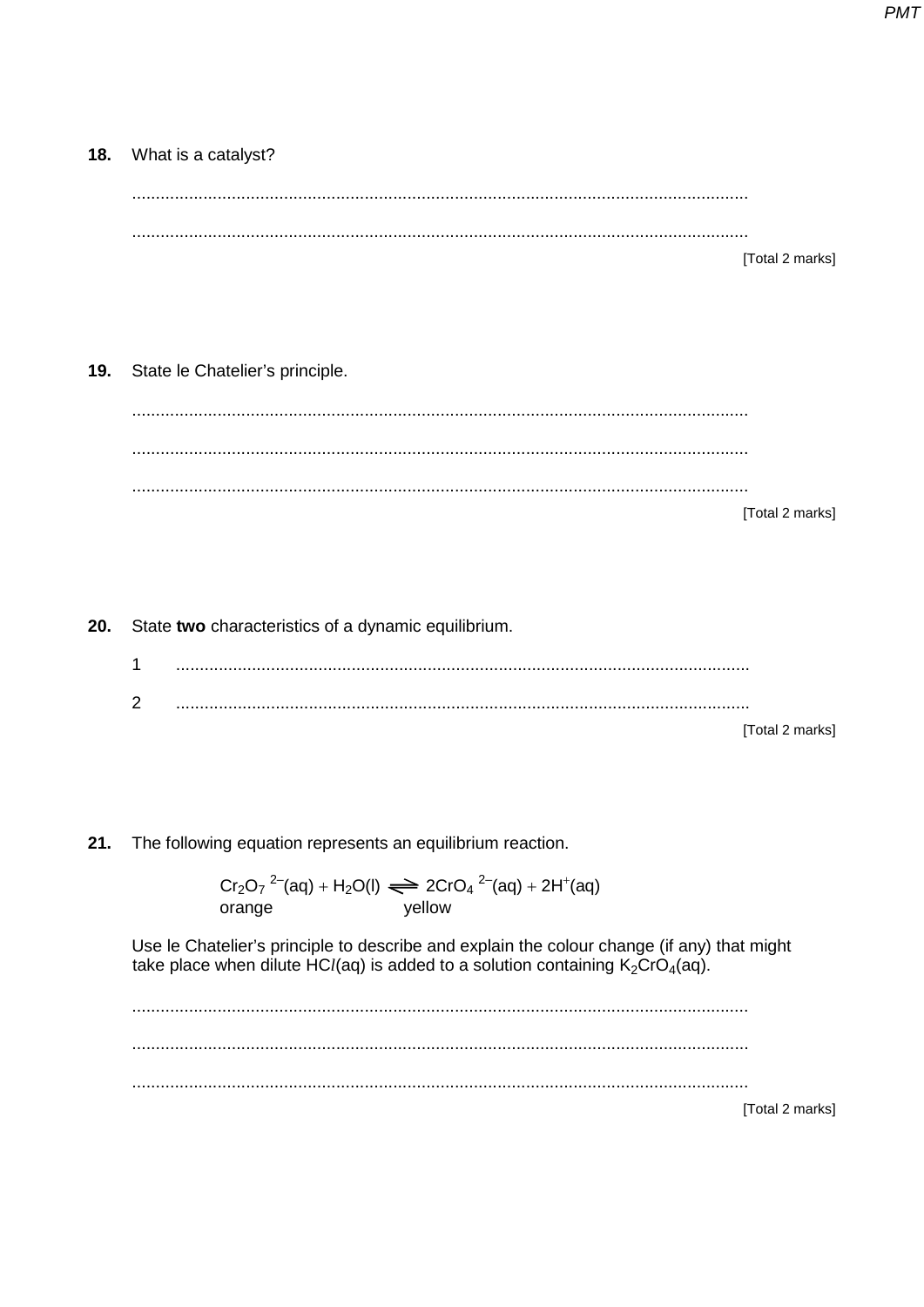$22.$ The following equation represents another equilibrium reaction.

> $2NO_2(g) \implies N_2O_4(g) \Delta H^{\theta} = -58 \text{ kJ mol}^{-1}$ brown colourless

Use le Chatelier's principle to describe and explain the colour change (if any) that might take place when

a mixture of  $NO<sub>2</sub>(g)$  and  $N<sub>2</sub>O<sub>4</sub>(g)$  is compressed at constant temperature,  $(i)$ 

 $[2]$ 

(ii) a mixture of  $NO<sub>2</sub>(g)$  and  $N<sub>2</sub>O<sub>4</sub>(g)$  is heated at constant pressure.

 $[2]$ [Total 4 marks]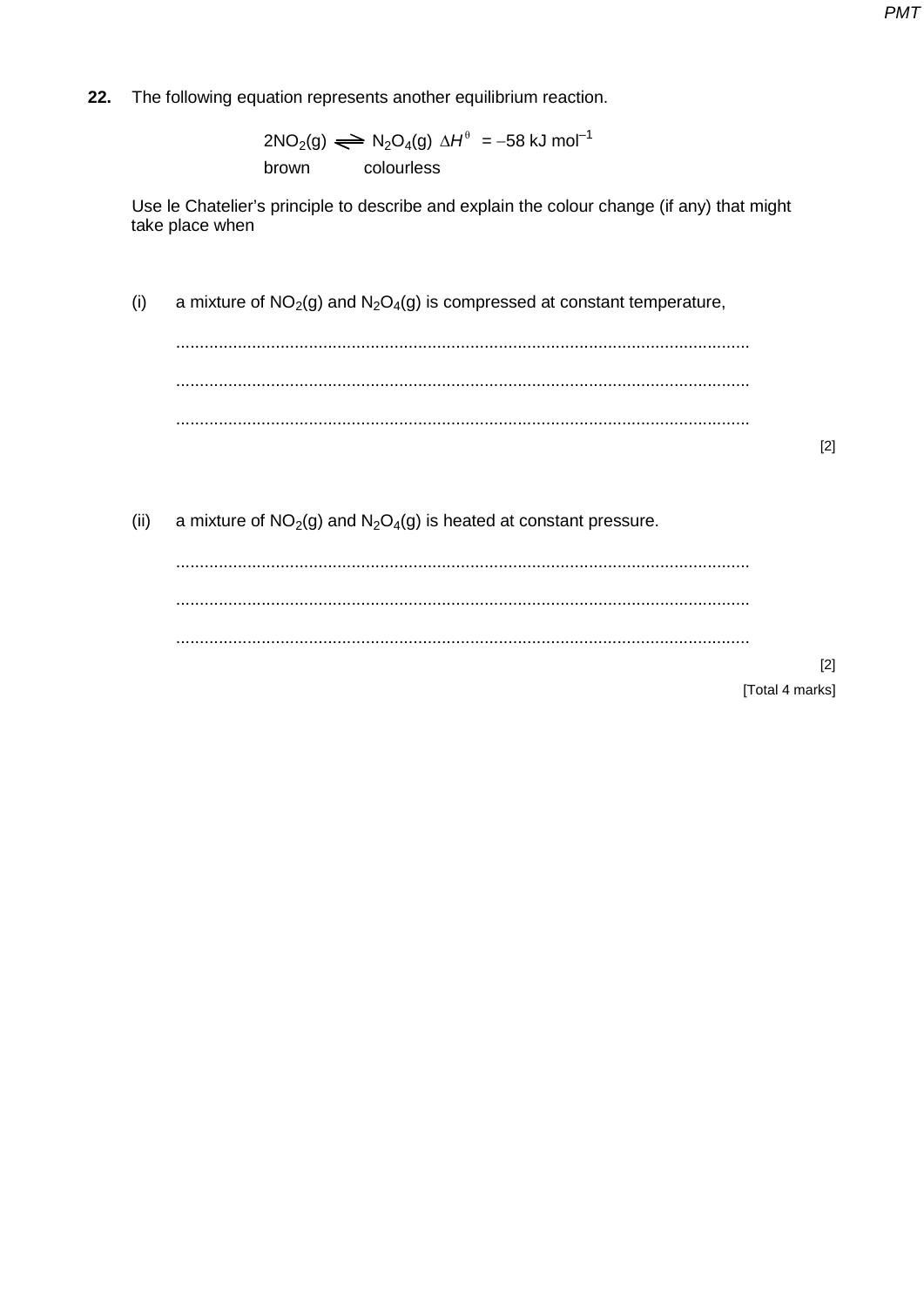**23.** In this question, one mark is available for the quality of written communication.

What effect does a catalyst have on the rate of a reaction, and how does it achieve this effect?

.................................................................................................................................. .................................................................................................................................. .................................................................................................................................. .................................................................................................................................. .................................................................................................................................. .................................................................................................................................. [4] Quality of Written Communication [1]

[Total 5 marks]

**24.** Diamond and graphite are two allotropes of carbon. Allotropes are different forms of the same element. Diamonds are made industrially from the much cheaper graphite.

Under high pressure the following equilibrium exists.

C(graphite) C(diamond) ∆*H*<sup>ө</sup> = +1.8kJmol-1

| substance | Density / $g$ em <sup>-3</sup> |
|-----------|--------------------------------|
| graphite  | 2.25                           |
| diamond   | 3.51                           |

(a) Complete the following enthalpy profile diagram for the conversion of graphite into diamond, labelling ∆*H*<sup>ө</sup> .

| enthalpy | C(graphite) |  |
|----------|-------------|--|
|----------|-------------|--|

progress of reaction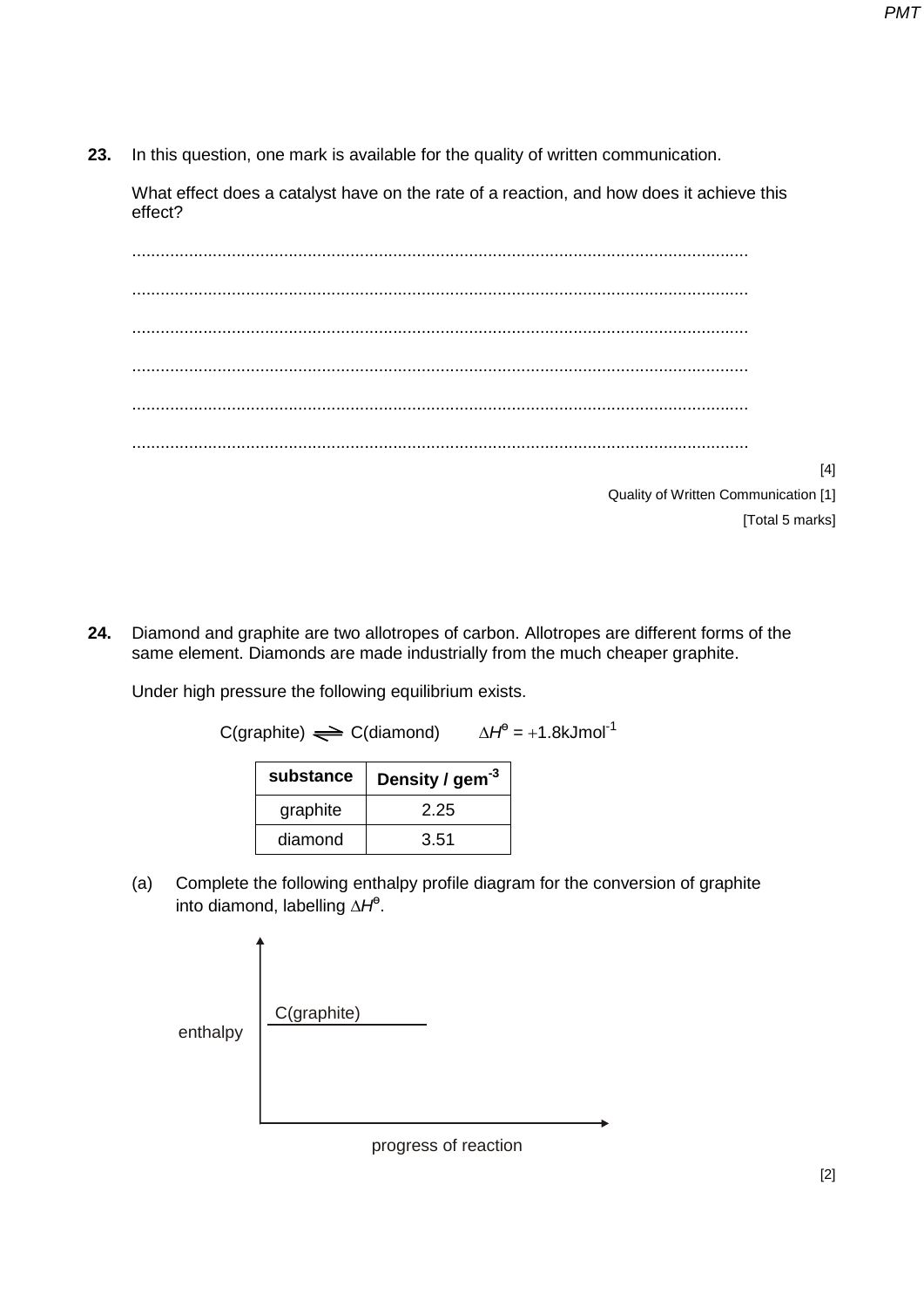| (b) | Suggest which allotrope of carbon is thermodynamically more stable. Give a<br>reason for your choice.                                                                                                            |                           |
|-----|------------------------------------------------------------------------------------------------------------------------------------------------------------------------------------------------------------------|---------------------------|
|     |                                                                                                                                                                                                                  | $[1]$                     |
| (c) | In which allotrope do the carbon atoms take up less space? Give a reason for<br>your choice.                                                                                                                     |                           |
|     |                                                                                                                                                                                                                  | $[1]$                     |
| (d) | State Le Chatelier's principle.                                                                                                                                                                                  |                           |
|     |                                                                                                                                                                                                                  |                           |
|     |                                                                                                                                                                                                                  | $[2]$                     |
| (e) | Use Le Chatelier's principle and the information given at the start of the question<br>to deduce the likely conditions of pressure and temperature needed to turn<br>graphite into diamond. Explain your answer. |                           |
|     |                                                                                                                                                                                                                  |                           |
|     |                                                                                                                                                                                                                  |                           |
|     |                                                                                                                                                                                                                  | $[2]$                     |
|     |                                                                                                                                                                                                                  |                           |
|     |                                                                                                                                                                                                                  |                           |
|     |                                                                                                                                                                                                                  |                           |
|     |                                                                                                                                                                                                                  | $[2]$<br>[Total 10 marks] |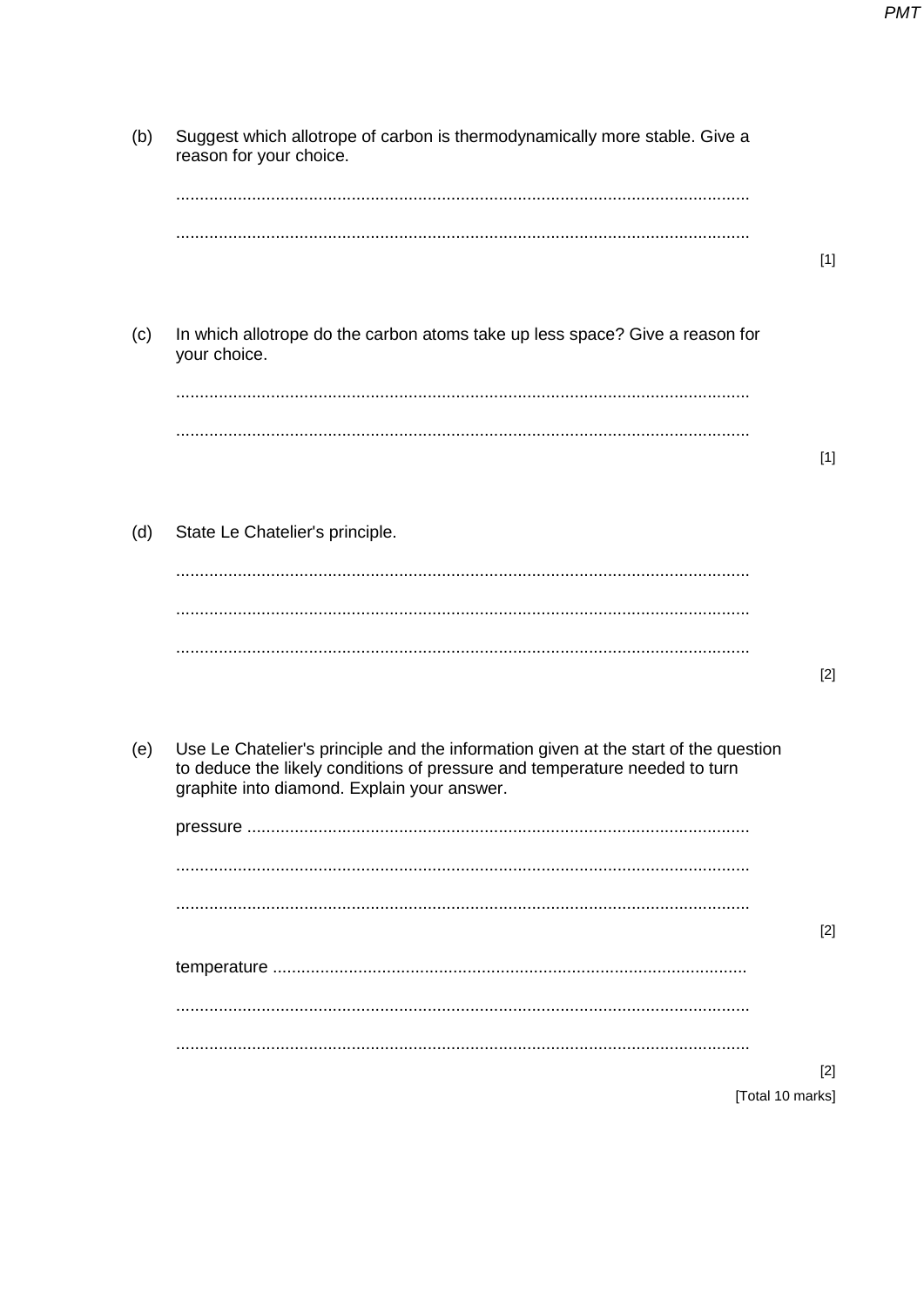**25.** The diagram below shows the energy distribution of reactant molecules at a particular temperature. *E*<sup>a</sup> represents the activation energy of the reaction.



(i) On the diagram, draw a second curve to represent the energy distribution of the same number of molecules at a higher temperature.

[2]

(ii) Use your completed diagram to explain how an increase in temperature can cause an increase in the rate of a reaction.



**26.** The rate of the reaction between hydrogen and oxygen depends on the pressure as well as the temperature.

2H<sub>2</sub>(g) + O<sub>2</sub>(g) → 2H<sub>2</sub>O(g)  $\Delta H = -286$  kJ mol<sup>-1</sup>